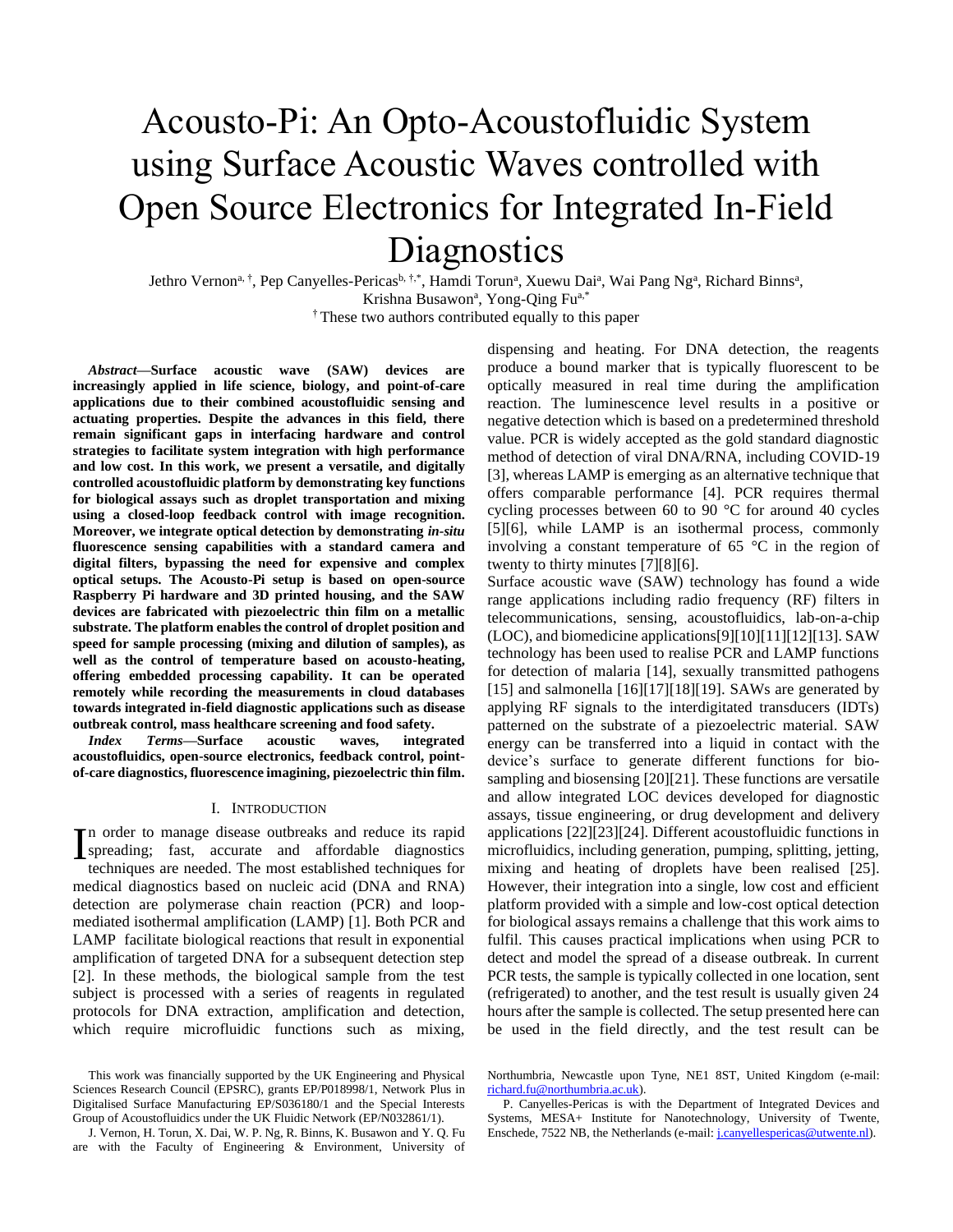

RF switch Signal generator/amplifiers

<span id="page-1-0"></span>Figure 1 An illustration of SAW platform integrated with a Raspberry Pi controlling signal generators, amplifiers, RF switches, visible and thermal cameras interfaced through a touchscreen.

automatically transmitted to a safe database to study virus transmission and infection rates, attributed to the embedded electronics. Another key aspect is that low-cost PCR machines consist only thermal cyclers, with the detection being made in an endpoint mode using electrophoresis. This requires a skilled operator to run the detection test and interpret the result, which is time consuming and difficult to integrate.

Opto-acoustofluidics is an emerging field that combines acoustics, fluid dynamics and optics. Their combination can be done in several ways depending on the target application and optical sensing technique applied, including but not limited to the photoacoustic effect. For instance, the latter can be used to detect low concentrations of cells inside a droplet, although requiring laser excitation source and optical beam hardware [26], or using laser sources in combination with optical galvanometers for spatial micrometre resolution [27]. In comparison, the system presented here uses fluorescence-based detection with the off-the-shelve digital cameras and no additional light excitation and related optical hardware. In addition, advanced microscopy setups are currently being developed using open source (Raspberry Pi) platforms  $([28][29][30][31][32])$ . Thus, we envision future applications that will combine such setups with the Acousto-Pi platform.

In this work, we present an opto-acoustofluidic system concept with potential for integration using Raspberry Pi as embedded control unit. The focus of this work has been to demonstrate the suitability of the Raspberry Pi platform to perform closed loop control using digital and thermal cameras in combination with optical fluorescence detection. The results presented here have been employed using two benchtop instruments: a signal generator and an RF amplifier. However, throughout the paper we present alternative components for setup integration.

## *A. Background*

Acoustofluidic research applications are starting to be implemented with open-source platforms. For instance, Ultraino [33] is a phased-array system using ultrasound to

suspend samples in a 3D space with applications in holography and 3D particle manipulation. This uses an Arduino Mega with a driver board that connects several ultrasonic transducers. The system is controlled via a computer that runs calculations to map the ultrasonic field, highlighting pressure nodes and then manipulating them to control the position of a sample.

In another electronic interfacing system [19], mobile phones are used to generate and amplify signals using Bluetooth-connected speakers connected to a piezoelectric transducer (e.g., PZT). These acoustic waves are used to induce acoustic streaming in a polydimethylsiloxane (PDMS) chamber. Images are then gathered using the mobile phone in a microscope setup [19].

Another open source acoustofluidic system [34] has developed a low cost multifunction system. This system works with audible frequency range devices controlled with Arduino microcontrollers and it is able to manipulate fluids flowing in microchannels while rotating particles. Multiple platforms have targeted portability as a key part into integrating these devices for real world situations. For instance, handheld acoustofluidics [35] to combat hurdles such as removing the need for benchtop lab equipment, miniaturizing and running the platform with battery power but capable of mixing liquids, nebulization and particle alignment. One system in particular uses a Raspberry Pi to interface ultrasonic transducers [36] that are used to position small scale objects on water or free moving on a surface, however the feedback processing is made on a separate laptop running MATLAB software.

We have chosen Raspberry Pi as a platform for several reasons: compromise between performance and cost; ease of use and availability of Python libraries; possibility to interface and control hardware with the General Purpose Input Output (GPIO) pins; the desktop operating environment (similar to a PC); remote access; embedded signal processing; data storage and transmission to the cloud; and access to a dedicated family of hardware that is periodically upgraded.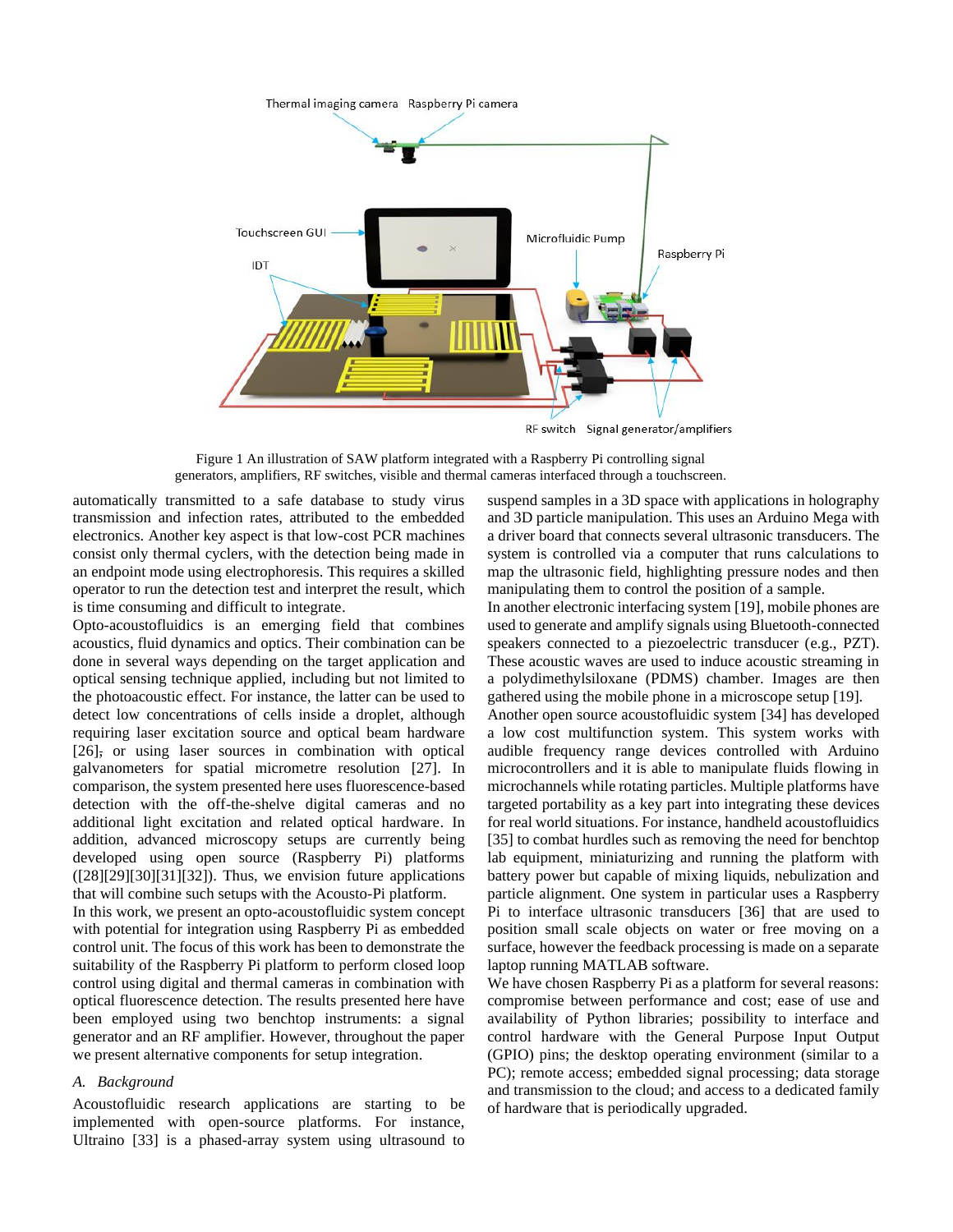

Figure 2 Circuit diagram of Raspberry Pi pinout and SAW control using an RF switch

<span id="page-2-1"></span>Arduino, Raspberry Pi and other small microcontroller/PC based systems will become the next stage in progressing towards acoustofluidic application and, especially, LOC and point-of-care (POC). Among these systems, our platform uses Raspberry Pi hardware integrally for interfacing, control and data analysis to control samples on a surface of a SAW device and integrating optical sensing with a standard digital camera. In addition, we use the platform with industrially scalable thin film SAW devices operated in the MHz domain.

Raspberry Pi is also emerging as an alternative for microscopy and fluorescent imaging [29][37][38] that can combine optical and thermal control circuits to image microscopic Caenorhabditis cells [29]. For instance, a low cost imaging system for teaching, research and bioengineering is produced using a Raspberry Pi camera, commercial light-emitting diodes (LEDs) and acrylic filters combined with Python modules for data analyses to effectively investigate fluorescent images [37]. We use Raspberry Pi and 3D printed structures with LED diffusion, optical filters and focus adjustment. Using hue saturation and value (HSV) colour model, the selected colour of the fluorescence is found with upper and lower bounds for hue (colour) and saturation (level of grey). The rest of the colour spectrum is digitally filtered from the image using a mask leaving only the fluorescent droplet in the image to be measured based on brightness/intensity.

# *B. Acousto-Pi overview*

Open source electronics and additive manufacturing are now being used to produce high quality scientific equipment for a low cost [39]. For instance, expensive syringe pumps have been realised with 3D printing and open source libraries, lowering the cost to below £100 [40]. The microfluidic protocol to extract and amplify DNA requires different volumes of components such as enzymes, primers, buffers, or fluorescent dyes. Microfluidic pumps could be employed to administer the microfluidic protocol necessary to run the biological reactions, facilitating further integration and automation. Similarly, in this work we fill the gap in interfacing ultrasonic and optical hardware and control strategies with open source means. Hence, we combine multiple SAW functions, closed-loop control systems and camera-based fluorescent detection into a single acoustofluidic platform.

The platform is integrated with two cameras, e.g., a Raspberry Pi camera and an infrared camera, which can be monitored simultaneously. The visible light camera is used for droplet position control and fluorescent measurements. The infrared camera is used for contactless temperature measurements (see Figure 1). Taking advantage of Raspberry Pi and Python programming language, with low cost but industrially scalable in-line processing, the system is able to be adaptive and interface with a large range of components and equipment needed for SAW and biological sample testing.

A computer vision library is used for droplet tracking and fluorescence measurements. Finally, Raspberry Pi has been embedded to control signal generators, microfluidic pumps, and thermal imaging cameras to create a multifunctional platform to perform and develop biological assays (Figure 1). We have not included a network analyser in Figure 1 as the resonant frequencies of the SAW devices have been characterised beforehand. Plans are to provide network analyser hardware capabilities using, for instance, a phase locked loop algorithm (as described in reference [35]). We envision that this platform could be employed in the POC systems for emergency situations such as the current COVID-19 pandemic, allowing for mass automated testing linked directly to government cloud databases such as test and trace [41]. In future versions we will consider using the industrial version of Raspberry Pi (Zero) due to its compact design, scale up possibilities and compatibility to Raspberry Pi hardware used.



<span id="page-2-0"></span>Figure 3 (a) Fluorescent droplet on SAW device (b) single axis two IDT SAW device and 3d mounted cameras (c) 2 axes 4 IDT mounted SAW device (d) GUI as seen on screen in overall setup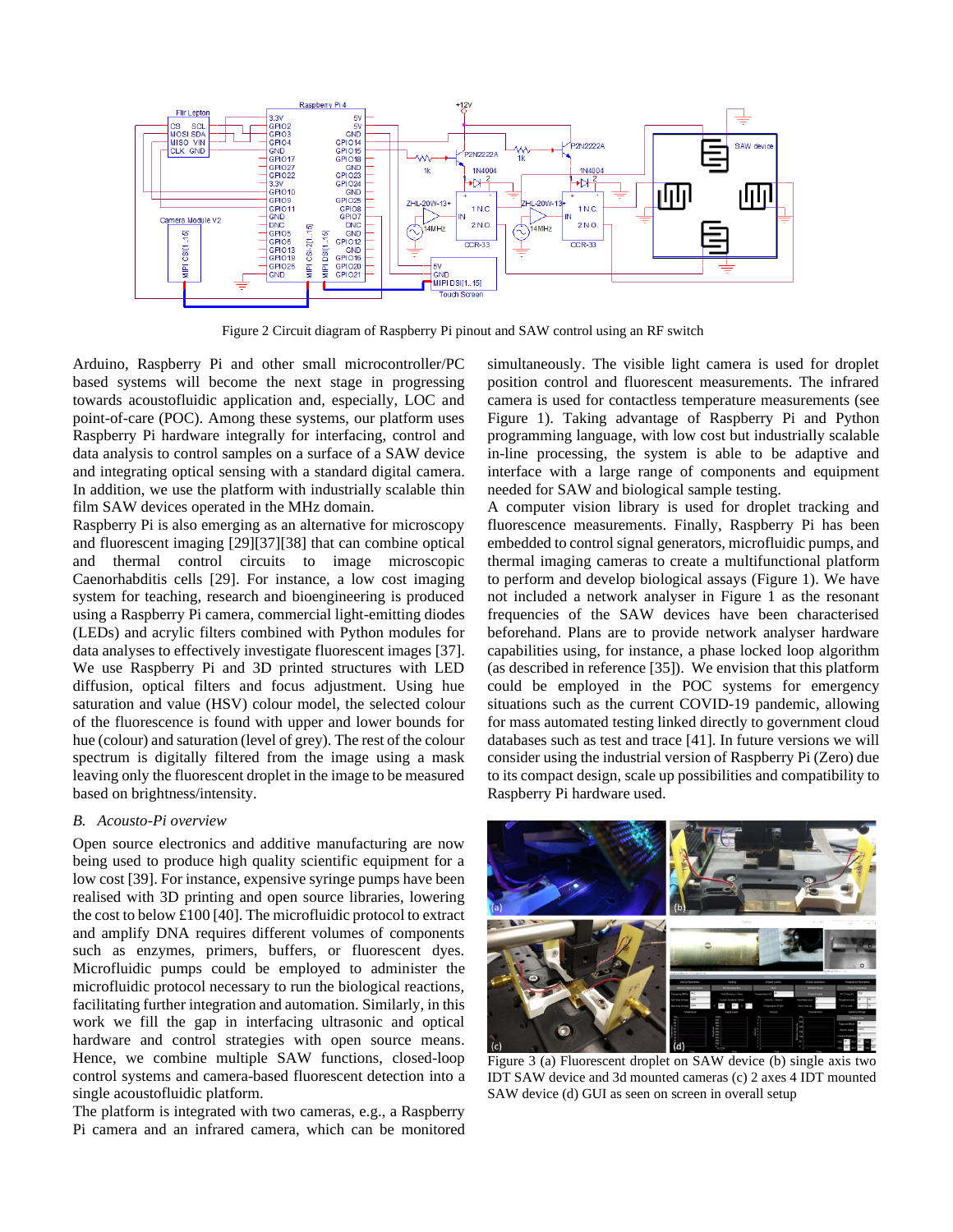#### II. DESIGN METHODOLOGY AND PROCEDURES

# A. Hardware

We have developed an electronic testbed to automate the experimental procedures and data analysis. The embedded controller is based on a Raspberry Pi (model 4) due to its relative low cost, versatility, and open source nature. This offers an operating system comparable to a desktop PC, complemented with a dedicated hardware family that we make use, and with GPIO connections to interface electronic sensors and actuators. A Raspberry Pi camera (module V2), Camera Serial Interface (CSI) port, and a touchscreen display (Official Raspberry Pi 7") are used with a Display Serial Interface (DSI) port [42]. The thermal camera (Flir Lepton Series model 2.5) is connected to the Raspberry Pi using I-squared-C  $(I<sup>2</sup>C)$  serial connection for temperature control and measurement. These cameras are used as main monitoring and control inputs for GUI seen in [Figure 3\(](#page-2-0)b).

For droplet transport, the SAW devices are excited using sine wave signals from a signal generator (Tektronix AFG1062) and amplifiers (Mini-Circuits ZHL-20W-13+). To control the different SAW devices on the platform ([Figure 1](#page-1-0)), powered RF switches (Teledyne CCR-33S1O) are used to switch between four IDTs on two axes [\(Figure 2\)](#page-2-1). The SAW signals are generated using a virtual serial com port over USB, and Python scripts are written using manufacturer specified Application Program Interface (API) commands to communicate and control the amplitude and frequency output.

For demonstration, a microfluidic pump (Cellix, ExiGo microfluidic syringe pump) is connected to the set-up via USB serial ([Figure 1](#page-1-0)) and controlled using select API commands. The syringe pump is triggered to generate a droplet, and the droplet volume is controlled by the flow rate and duration. This is used to create droplets of different sizes, which are then dispensed onto the SAW device surface (Supporting Movie 1). It is worth highlighting that the commercial microfluidic pump used (Cellix ExiGo) is extremely over specification for this project with nanofluidic capabilities and many unused API functions. This would be better replaced with a syringe pump built specifically for these applications requirements capable of  $\mu$ *l* droplet domain dispensing and further integration with the Raspberry Pi. In future work we will implement an open source pump as described in [40], using a commercial syringe pump (Cellix ExiGo) for benchmarking and comparison. It is possible to adjust this pump design to provide virtually any fluidic resolution needed via coupling the 200 step/revolution motor with an adequately sized syringe. For instance, a Hamilton 50 μl syringe with a 60 mm stroke length would allow for the change from the ml/mm to the μl/mm scale, as each millimetre movement from the stepper motor would push 0.8 μl from the syringe. This would become the target resolution, making it capable to deliver the 1 to 20 μl droplets needed for reagent dispensing. Laboratory equipment such a signal generators and amplifiers helped to prove the concept in this study. In forthcoming applications, the costs and size of the set-up can be reduced by integrating chip-scale components. Both the detection and the actuation capabilities can be implemented using off-the-shelf chip-level components. For instance, using a direct digital synthesis (DDS) module as a signal generator, such as the AD9851 module (that can be bought for £10) and

that operates from 0 to 70 MHz, which is a suitable range for our application. Alternatively, oscillators can be designed as resonators using well-known typologies such as Colpitts or Clapp oscillators. An integrated RFC1G21H4-24-S gallium nitride (GaN) amplifier (with a cost of \$114) operated with the ADCB-20-82+ bidirectional coupler (cost £7.95) can be coupled together for device adjustment, further integration and to optimise transfer of power. This model is rated with 2W, which would enough to achieve pumping. For heating, where more power is needed, we would investigate higher power GaN amplifiers. For instance, the 10W amplifier HMC1099PM5E from Analog Devices (125€ cost inc. VAT). Its compact IC form makes it ideal for integration purposes. Also, low cost reflectometers can be implemented using RF gain/phase detectors such as AD8302 to measure the spectrum of the device.



<span id="page-3-0"></span>Figure 4 Raspberry Pi Singular SAW Feedback loops and Module connected for droplet position and temperature control

#### *B.* Software

The GUI is implemented using Python programming language, also making use of touchscreen functionalities for more interactive user control. Via the GUI, the Raspberry Pi interfaces signal generators, RF amplifiers, microfluidic pumps, thermal imaging, and visible light cameras. Both droplet tracking and fluorescence measurements are performed using the same Raspberry Pi standard digital camera.

As a starting point, SAW operations are implemented to control droplet position, mixing and heating. Open source OpenCV library [43] is used for object tracking. The algorithm contains functions aimed at real time image analysis and manipulation, with simultaneous image detection and tracking. OpenCV library offers eight options for object tracking algorithms. Among these options the Kernelized Correlation Filter (KCF) [44] appears to be the best all-round tracker, offering a good compromise between accuracy and speed. A PID controller is then implemented using the KCF tracking in combination with Python off-the-shelf libraries. The PID controller uses the position/velocity calculated from Raspberry Pi camera as the input control value. In the Supporting Movie 1, we have shown a side view of the selected droplet (marked with a blue bounding box) and the target position (marked with the green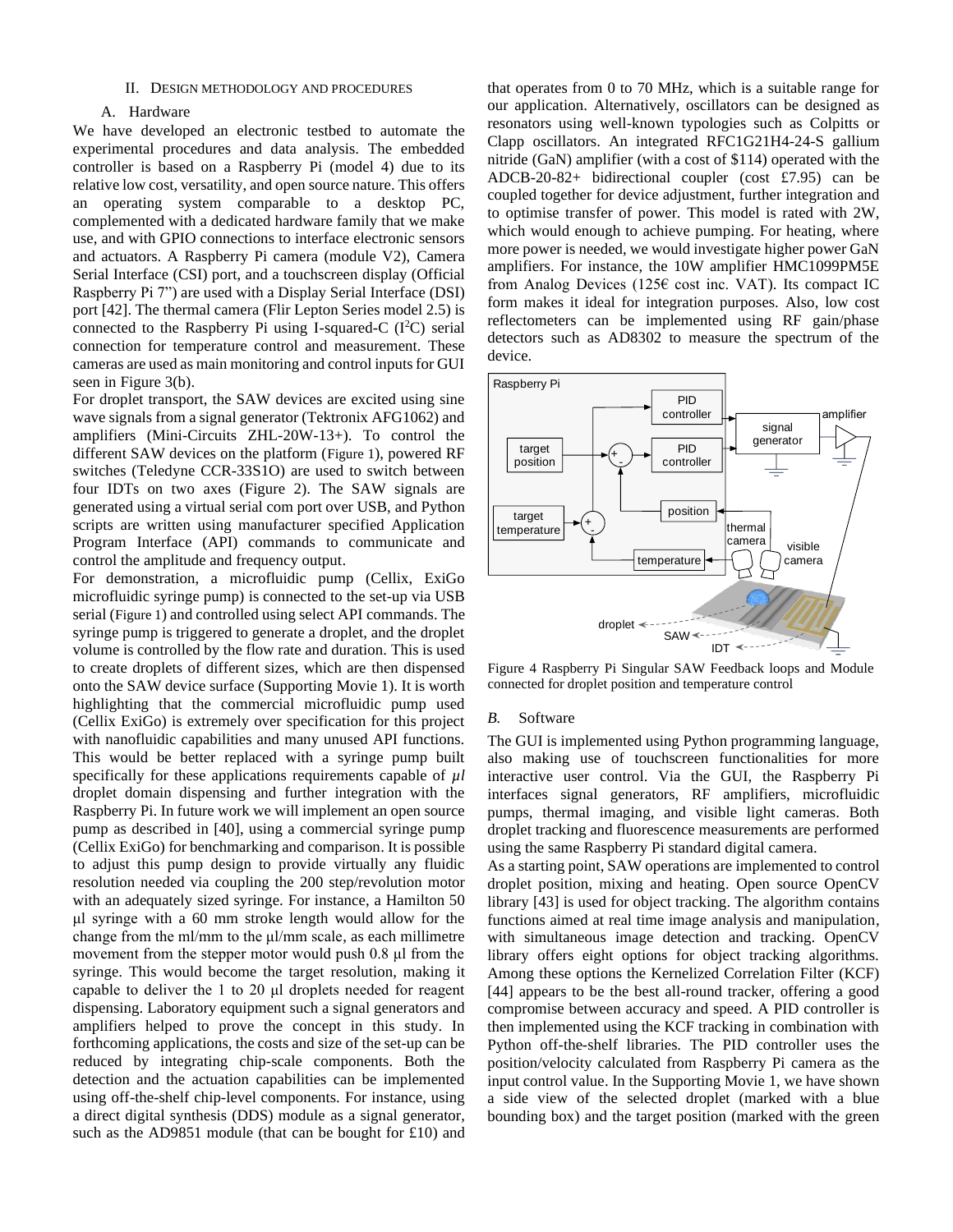

Figure 5 Print screen of the GUI with fluorescence measurements

dot). The distance between the droplet and the target position along both the *x* and *y* directions are defined as the distance errors. In this study, the control system operates with a maximum of 30 frames per second. The precision of the PID controller is theoretically determined by the frame rate. This can have moderate fluctuations due to the computational limitations whilst running the video input stream, object tracking, PID controllers and the GUI simultaneously, causing a varied sample rate for the input of the PID controller. We have however demonstrated that the current sampling rate is adequate to perform all the microfluidic functions needed to implement diagnostics with SAW. The real-time capability of the KCF tracking is limited by the Raspberry Pi platform and the Python programming to a frame rate to between 20 and 30 frames per second (the KCF can otherwise run at hundreds of frames per second). As the platform Raspberry Pi is periodically updated on hardware level, the concept presented here will hold its validity for future hardware upgrades.

A thermal camera is also used and allows for temperature control in a similar manner to droplet movement. The thermal camera output relays values from the droplet to another PID controller which is able to adjust the power until a target is met and maintained. Both cameras and mounted 3D printed components are positioned above the SAW device ([Figure 1](#page-1-0)).

For fluorescence detection, a digital filter is created using Hue Saturation Value (HSV) colour model. The functions of both physical optical filters and digital filters are to allow specific wavelengths of light to pass through. The digital filter uses the HSV colour model to create a black and white mask that is then combined with the original image. The white part of the mask is where the original image is shown, and black stays its own colour. To decide what will pass through to create the white section, the three variables Hue, Saturation and Value are used. Hue is the colour wheel consisting of the primary (red, blue, and yellow) and secondary colours (orange, green, violet) in another wheel. This is a single value to represent any colour from the visible spectrum. Saturation is the intensity of that colour starting from no intensity of white. Value refers to the brightness of the colour. Using a combination of these values, upper and lower boundaries are then set-up to create a mask.

Once masked, the image is then converted to grayscale to record the brightness value. A similar grayscale technique has been used in a PCR setup using a smartphone camera [45]. Hence, using this concept in Python, it is possible to mask out every other colour other than the selected range. This is highly advantageous as it allows the optical detection via conventional Raspberry Pi without the need of physical optical filters or any other advanced optical techniques, thus reducing the complexity and cost of the optical setup without jeopardising the fluorescent detection. The upper and lower bounds are set so that only the selected colour is allowed to pass through. We keep the camera parameters, such as the gains and white balance the same in every test in an effort to keep consistency. The parameters described can be effectively tuned to mask the desired wavelength and bandwidth. These bounds allow the filter to be tuned to match the fluorescence output of any dye chosen. Saturation is the measurement of white in the colour. The masked image is then converted to grayscale and the brightness is recorded.

The setup presented here can be used in other applications involving SAW. The API protocols could be further developed to produce commands to enable the control GUI to set the frequency of a SAW device, connect with a camera to track a droplet or set a target temperature among others. It is then possible to combine all related hardware into a new Python library for acoustic wave control.

# *C.* PID control design for liquid actuation and temperature control

The droplet control system is designed to fulfil microfluidic protocols for DNA amplification, including droplet transport, liquid dispensing and temperature control. For example, in DNA amplification applications, a droplet is positioned on a desired location for sample treatment, which requires such microfluidic functions. Due to variations in micro/nano fabrication process, SAW power, frequency, surface of the device and its treatment all influence the transportation performance of a droplet, which is also varied by the sample's density and viscosity. Therefore, it is important to dynamically adjust the control parameters of these variables while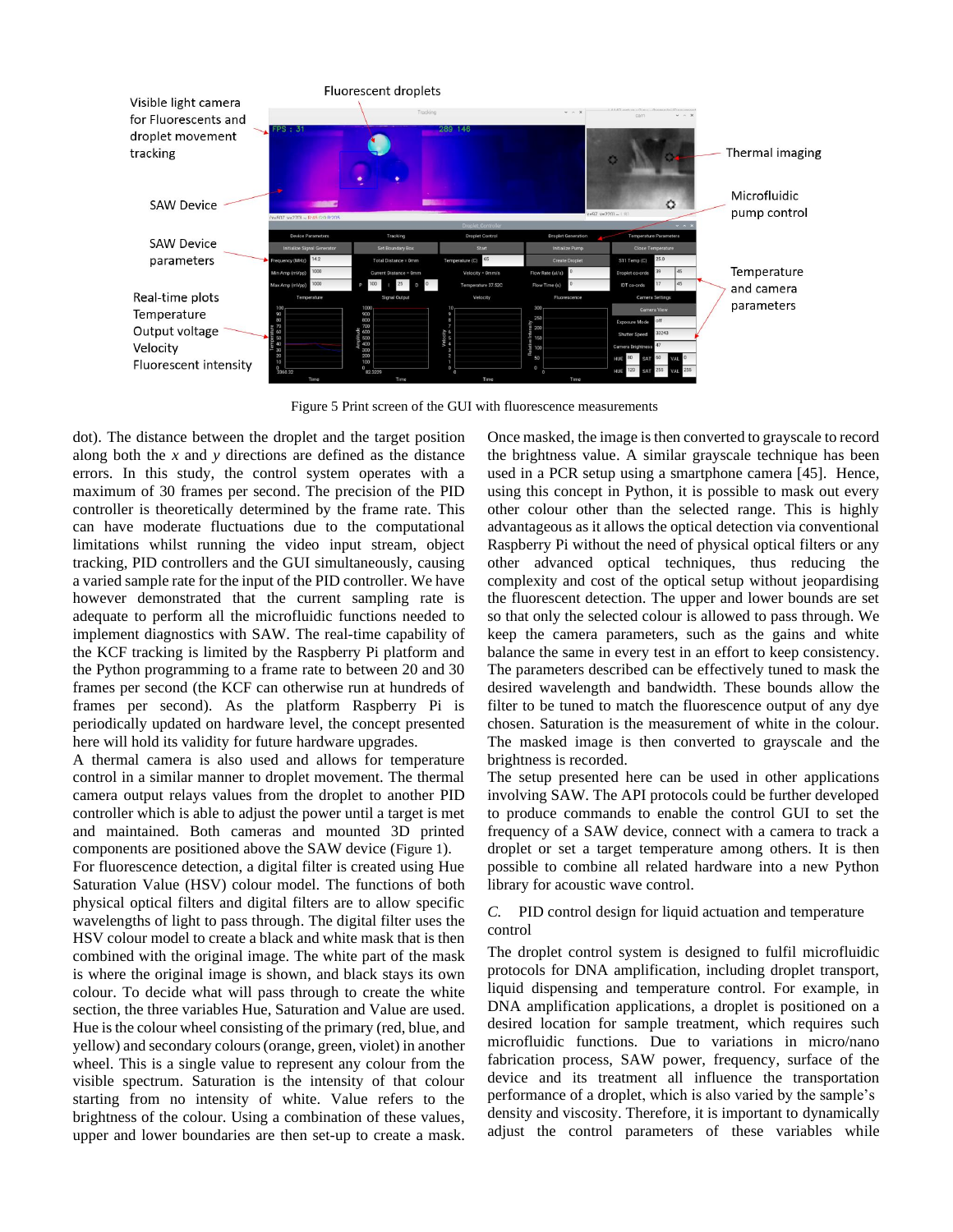maintaining the desired outcome for position control of the droplet.

The block diagram of the designed closed loop system is shown in [Figure 4.](#page-3-0) A standard Raspberry Pi camera is used to produce a live image feed of the droplet on the surface with a top view. The KCF tracker works first by the assignment of a bounding box that the user sets around the object, which is initially placed approximately in the middle range for tracking speed and accuracy. The tracker takes a point from the box and calculates the motion by analysing the changes between frames. Once the new point is determined, the box is recreated in the new coordinates. Once the user has selected the droplet position, the droplet will move to the target destination. The co-ordinates of the box centre are then calculated and recorded. Once the droplet has been moved, the co-ordinates are recorded again, and the velocity is calculated based on the time between positions and the number of pixels in which the droplet is travelled (see Supporting Movie 2).

The controller updates (either increase, maintain or decrease) the power outputs of the radio-frequency input signal on the forward line to maintain the target velocity and to relocate the droplet's new position, hence minimising the distance error. The loop process operates in real time and is terminated when the distance errors in both *x* and *y* directions becomes zero when the droplet has reached the target position. If the droplet is overshooting to another side, then the RF power will be applied to the opposite IDTs (see Supporting Movie 3), so that the droplet can be driven back to the targeted position. Using this method, we can easily control the lateral position of the droplet ([Figure 1](#page-1-0)), which has both the sample control method and separate PID controllers with nearly identical parameters in the embedded system running in parallel. A standard PID controller [46] is set to maintain a target velocity.

The PID controller used for both droplet position and temperature is expressed using the following equations.

$$
e(t) = SP - PV \tag{1}
$$

An error  $e(t)$  is produced by equation (1) and used as the PID controller input.  $SP$  is the set point which is the target value of temperature or velocity and position. The process variable PV is the current value acquired by the thermal and visible cameras.

$$
u(t) = K_p e(t) + K_i \int e(t) dt + K_d \frac{de(t)}{dt}
$$
 (2)

The proportion gain  $K_p$  is used for a fast response getting close to the set point. The integral gain  $K_i \int e(t) dt$  is used to reduce the steady state error created by the proportional gain. Derivative gain  $K_d \frac{de(t)}{dt}$  $\frac{e(t)}{dt}$  is also used to reduce overshooting and increase stability around the target value.

The position PID controller is implemented using the Python library "simple-pid" [47]. To use this module, the input parameter is set as velocity, and the target is chosen as well as output upper and lower limits, which help to protect the SAW device. Then the proportional, integral and differential gain values are set to reduce the time that it takes for the droplet to overcome the friction force on the surface and start moving while reducing over-shooting oscillation around the set target

velocity. The gain values depend also on the volume and contact angle of the droplet to the surface, which is dependent on the surface treatment. The platform allows for further selftuning PID values by using machine learning Python libraries, which will be considered in future work.

The temperature PID controller is also implemented with "simple-pid" library. Temperature control is established by implementing a PID controller with infrared camera readings as input process variable and SAW device supply as output. The thermal camera, calibrated with a separate infrared camera setup, is used for monitoring temperatures. The thermal camera is connected via the GPIO pins and is communicated using Serial Peripheral Interface (SPI). The position of the droplet is selected and the temperature values from the camera are used to continuously monitor the sample at 8 Hz. Once the user starts the assay, the temperature is fed into the PID which sets the power sent to the SAW device to aim for the set point desired temperature in a similar way as the position control.

An inherent property of piezoelectric transducers is the dependency of their resonant frequency to their temperature due to material properties. The dependency is measured with the temperature coefficients of frequency (TCF). Due to the thermal effect [48], the frequency is shifted as the temperature of the SAW device changes. We use the thermal imaging to feedback the temperature value of the IDT surface a long side the droplet and use the TCF equation described in Ref. [48] to calculate and compensate the new frequency signal applied, matched with the new resonant frequency. Every time the droplet temperature is measured, the surface is recorded and used to calculate the adjusted frequency.

$$
F_{new} = F_0 + \Delta F \tag{3}
$$

where  $F_0$  is the device frequency measured at room temperature before starting the assay, and  $\Delta F$  is the change in frequency.

$$
\Delta F = TCF \cdot \Delta T \cdot F_0 \tag{4}
$$

where *TCF* is the temperature coefficient of the frequency for the device, and  $\Delta T$  is the change of temperature.

### *D. Fluorescence detection*

In PCR or LAMP assays, the targeted DNA strands are typically multiplied while producing chemiluminescence signals. The detection of a positive sample is replicated by measuring the luminescence of fluorescent dyes. In this study, a liquid solution of quinine is employed for fluorescence measurement testing. Quinine contains phosphorous, a material that emits light when exposed to 300 nm to 400 nm wavelengths of the electromagnetic spectrum. When the ultraviolet light is absorbed in the quinine, the substance changes into blue colour. A UV LED was used for this purpose (i.e. UV5TZ Series UV LED Array, 385 nm 20 mW, 15 °, 2-Pin Through Hole from manufacturer Bivar).

Using computer vision to process the visible light camera, the brightness of the sample is monitored and displayed on the GUI. The excitation source for fluorescence is a conventional 5 mm diameter LED, which meets the specific wavelength emission required for the dye chosen. For example, the Synergy Brands Inc (SYBR) green is a commonly used fluorescent dye that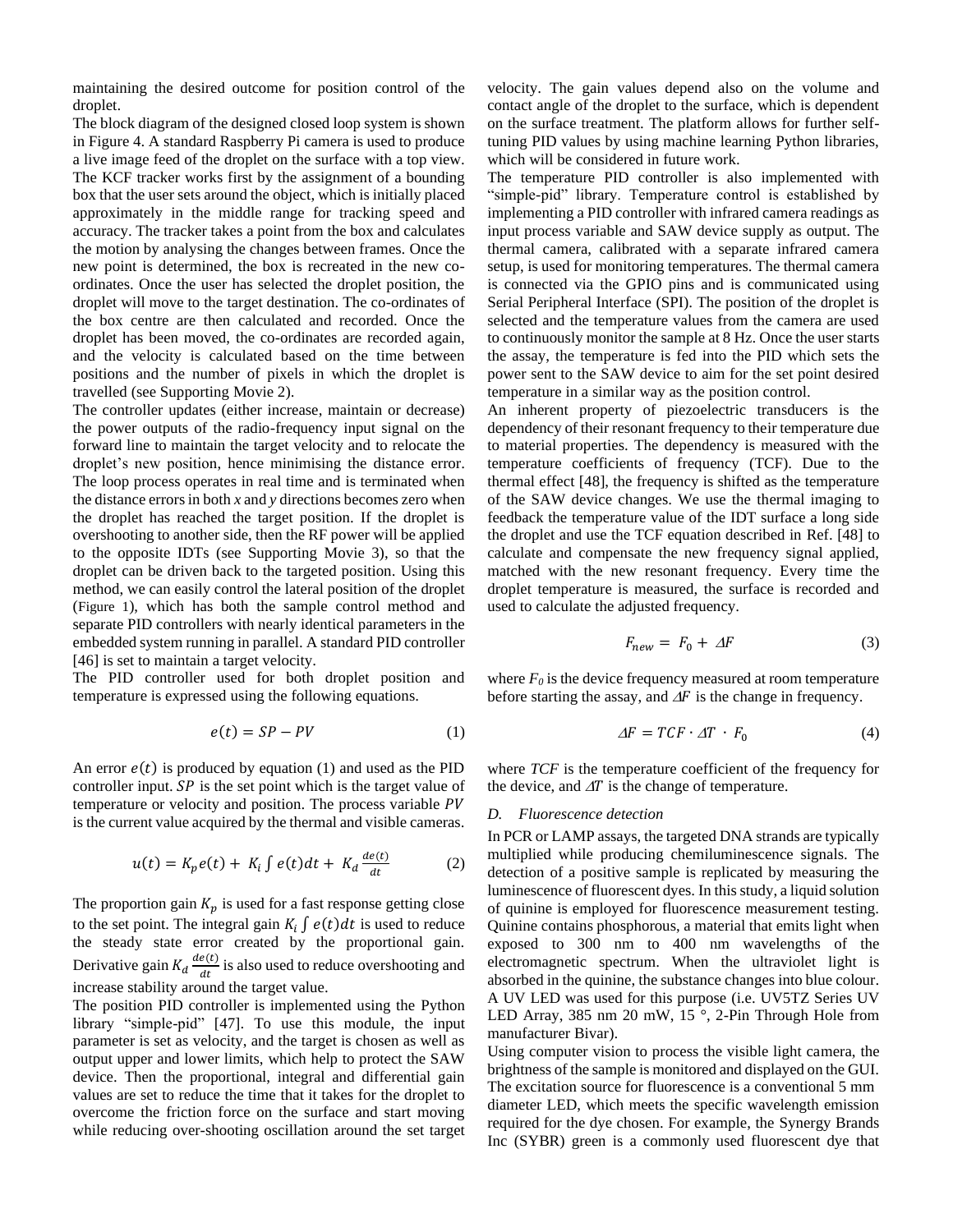binds to the target DNA [5]. The dye requires an excitation light source with a wavelength of 497 nm, causing the sample to emit light with a wavelength centred at 520 nm [49]. Then, a blue LED that has the dominant wavelength of 480 nm that is close to the most efficient excitation wavelength (4 V Blue LED 5 mm Through Hole, Cree C503B-BCN-CV0Z0461) can be used. The visible light camera monitors the light emitted from the same known as the excitation wavelength.

# E. SAW device fabrication and surface treatment

The electronic setup is designed to be used with any SAW device. In the results presented here, we make use of thin-film based SAW devices. Thin film SAW devices, i.e., those based on ZnO/Al and AlN/Si substrates, do not exhibit the problems of bulk substrates such as in-plane anisotropic piezoelectric properties, inflexibility, brittleness, and difficulty to control/realize different wave modes [50]. Thin film SAW presents additional advantages such as hierarchical nanotexturing on a variety of substrates [51]. Ultra-low cost can be achieved with scaling up volume production industrially, although to achieve thicker film it will take longer deposition times and potential film stress issues. Previous SAW-based DNA amplification works [14][15] used crystal based piezoelectric devices (such as  $LiNbO<sub>3</sub>$ ), which are brittle and costly. Thin film SAW has also recently been demonstrated as efficient microheaters [52]. Herein this study, we used ZnO/Al sheet SAW devices [51][53].

Piezoelectric ZnO thin films were deposited onto Al plate (1.6 mm thick) using direct-current (DC) magnetron sputter coating techniques. A zinc target with 99.99% purity was used for the deposition, with an  $Ar/O<sub>2</sub>$  flow ratio of 10/15 sccm. The DC power was 400 W, and the gas pressure was  $4 \times 10^{-4}$  mbar. The sample holder was rotated during the deposition to achieve uniform films with a rate of 5.6 nm/min. The thickness of ZnO thin films was  $~10 \mu$ m. This relatively thicker film is used to have a good piezoelectric effect to generate strong acoustic waves for microfluidic operations.

The interdigital transducers (IDTs) are composed of sputtercoated Al with a thickness of 200 nm prepared through a conventional photolithography and lift-off process. The IDTs have a wavelength of 200 μm, with 50 pairs of fingers and an aperture of 5 mm. The Rayleigh wave frequency of the SAW devices is measured as ~14.3MHz. This frequency is chosen so that there is no significant damping effect of waves when compared to higher frequency devices. The surface of the device is treated using biocompatible fluoropolymer coating CYTOP® solution (L-809A from AGC Chemicals) for hydrophobic coating. The solution is applied onto the top surface of the SAW device via dip-coating method and heated to 180 ºC for 10 min. A vector network analyser (Keysight Fieldfox portable vector network analyser, N9913A 4GHz) is used to measure the reflection spectrum  $S_{11}$  of the devices (see supporting information Figure 1).

# III. RESULTS AND DISCUSSION

A. Acoustofluidics for integral and remote droplet position control

We demonstrate the remote-control functions of generation, pumping, moving, and mixing of single and multiple droplets, applied in a sequential order. We also test the performance of the setup in inclined angles, and we test transport droplets in multiple directions to any location on a surface using multiple PID controllers in the lateral plane. During these movements, a target speed is set.

[Figure 6](#page-7-0) (a) shows one example of the targeted velocity, measured velocity and the power sent to the SAW device. The PID controller sets the output voltage generated from the signal generator which is amplified and transmitted. After the initial transient, the velocity oscillates around the target velocity with moderate power oscillation. The PID helps to keep momentum in the droplet as it travels across the device, preventing the significant changes of velocity in the event of a non-uniformly treated surface. In this typical example the time takes 5 seconds, and the overshoot is 20%. Once settled after 13 seconds, the steady-state error of movement is ±0.2mm/s. The droplet will usually stop within 0.5 mm of the destination.

[Figure 6\(](#page-7-0)b) represents an example of droplet movement in *x* and *y* positions over 5 seconds. Separate signal sources and PID controllers are used with multiple IDTs allowing the droplet to be propelled diagonally. This was used and recorded with potential touchscreen use in future. In supporting videos (Supporting Movie 4 and 5) when the user clicks (or places the finger on the screen) a trajectory green line appears between the droplet and the curser location. As the droplet moves both *x* and *y* axis values are represented as the example shown in [Figure](#page-7-0)  [6\(](#page-7-0)a). Note that in references [14][15] single assays are performed using only one IDT as the fluidic dispensing protocol is set to be sequential. The 4 electrodes controlled by the setup here could be re-arranged in a different configuration (e.g., in parallel lines instead of in a cross) to have 4 assays running in parallel. This might be the easiest way to multiplex the system's operation. [Figure 6\(](#page-7-0)c) shows the obtained powers required for transportation of droplets along inclined surfaces with different inclination angles from 15° to 90°. It should be noted that the hierarchical nanotexturing fabrication (as in [51]) exploits a unique combination of shear hydrophobicity and tensile hydrophilicity. The obtained nanostructured surfaces are, at the same time, both slippery (low in-plane pinning) and sticky (high normal-to-plane liquid adhesion), which allow droplets to sit in inclined (or even vertical) angles. The aim is to demonstrate in-field operation, where there might not be flat surfaces to accommodate the setup, and also demonstrate that the controller adapts its PID values in un-even surfaces. The set distance is 10 mm, the target velocity is set as 1 mm/s and the volume of droplet is  $2 \mu$ .

Finally, we have further investigated the ability to control liquids with various rheological behaviours, which could be explored for further biological applications such as separating plasma from whole blood [54] or cell sorting [55]. Different types of Newtonian and non-Newtonian fluids are used in the experiments. Most experiments are performed using DI water with viscosity and density of 1.0016 mPa.s and 995.0 kg/m<sup>3</sup> respectively. We also tested 17.388 (wt%) aqueous glycerol solution to investigate the effect of higher viscosity for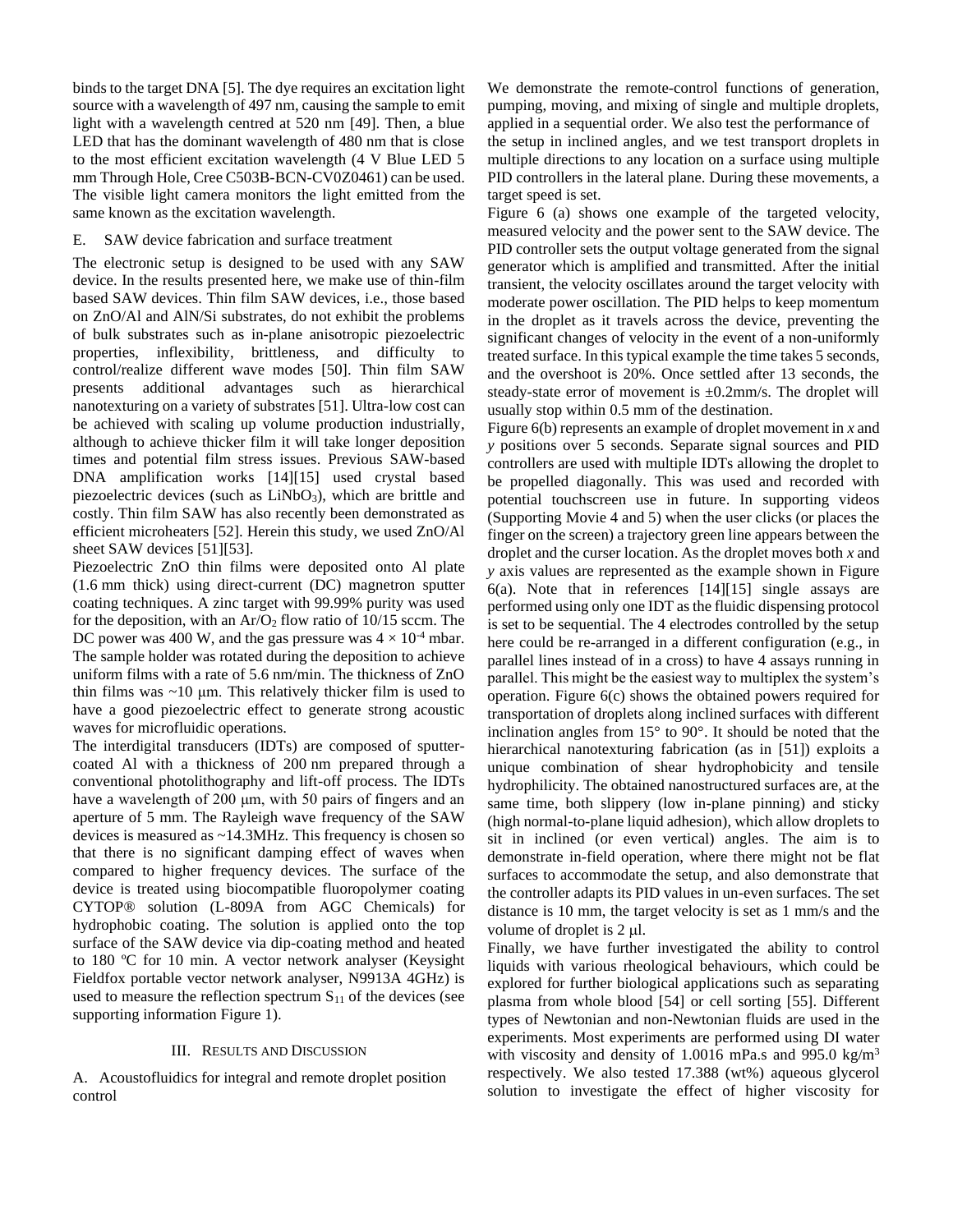

<span id="page-7-0"></span>Figure 6 (a) 10ul droplet movement (b) Droplet movement using multiple IDTs (c) droplet movement on increased substrate inclination angle (d) effect of viscosity on droplet movement

Newtonian fluids. The kinematic viscosity and density of this solution are  $1.5631$  mPa.s and  $1039.8$  kg/m<sup>3</sup>, respectively. To simulate the non-Newtonian behaviour of liquids such as blood, droplets of Xanthan solution (molecular weight, Mw ∼ 10<sup>6</sup> g.mol<sup>-1</sup>, Sigma Aldrich) [56] with concentration of 800 (ppm  $w/w$ ) and density 995.4 kg/m<sup>3</sup> are used in the experiments. The power law ( $\mu = 0.076\dot{\gamma}^{0.51}$ , where  $\dot{\gamma}$  is the shear rate in the flow) is used to calculate the viscosity of the solution.

[Figure 6\(](#page-7-0)d) shows the average powers required for different types of liquids to be transported at a designed velocity of 1 mm/s. The power values are measured at the connection to the SAW device from the amplifier output, where we report the power measured at the output of the amplifier. The data from the pure water droplet is used as a reference. The data for the Newtonian fluids with higher viscosities show that by increasing the liquid viscosity, the minimum power to start the droplet motion is increased. Furthermore, higher powers are needed to keep the droplet moving with the consistent velocity. Another interesting result is the dependency of the minimum power to the droplet size. Since Xanthan solution is a shearthinning liquid, due to the generation of an internal streaming field within the droplet (and increasing the shear rate), the viscosity of the liquid is decreased. Thus, less energy is dissipated by liquid viscosity and the droplet can be transported using a lower power on the surface. The internal streaming velocity field is more intense for smaller droplets and thus lower powers are needed to move the droplet. Due to the fabrication process and the hydrophobic surface treatments, SAW devices have variations in frequency and peaks. These two factors (device fabrication and surface treatment) influence the efficiency of the device. The differences in device efficiencies are observed even in the same batch. This is a common issue in micro/nano fabricated products, and in commercial applications this is resolved with the inclusion of a calibration step.

We further demonstrate the mixing functions for remote control of biological or blood dilution washing. One of the examples for droplet mixing is shown in [Figure 7](#page-7-1). One droplet with red polystyrene is transported to move and mix with another one of pure DI water. To mix fluids thoroughly the distribution of the

particles on the droplet is monitored using the digital camera. The duration of the mixing is set arbitrarily to the point where the microparticles appear homogenously distributed in the droplet. This mixing protocol can be adjusted and optimised based on the application at hand. The droplet of DI water is chosen as the tracking boundary and the droplet with red polystyrene as the destination. The DI water is pumped to the droplet with red polystyrene and two droplets are mixed into one larger droplet. With further IDT actuators combined with additional processing capabilities, it is possible to scale the system to track several droplets to transport or mix/dilute. In order to control and move multiple droplets independently the SAW devices could be manufactured with an increased number of IDTs on the 2D plane creating a matrix in which several droplets can be actuated at the same time.



<span id="page-7-1"></span>Figure 7 Droplet mixing of microparticles (a) no movement (b) 0.5 seconds into movement (c) droplet merging (d) droplet mixing

#### B. Temperature control

This section demonstrates thermal cycling for PCR and LAMP reactions. For this we use a sessile droplet of DI water with volumes of 10 µl. These droplets are dispensed onto the surface where their locations are found, the target temperatures and control paremeters are set.

[Figure 8](#page-8-0) (a) shows the differences in temperatures between the IDT surface and the droplet in front. The peak-to-peak voltage in the *x* axis refers to the input at the amplifier. This shows the energy transfer into the droplet and enabling the adjustment of the IDT frequency to maintain efficiency as shown in [Figure 8](#page-8-0) (d). This opens up the possibility to control droplet temperature without thermal camera need, using the surface temperature or even the frequency shift and the TCF equation to calculate the temperature at the droplet.

In LAMP reactions, the sample is typically heated to  $65^{\circ}$ C for a space of 20 to 30 minutes. [Figure 8](#page-8-0) (b) shows an example of reaching and maintaining 65°C, demonstrating the control function of droplet heating using the PID controller described in section 2.2. The values used are a proportional gain of 100 and an integral gain of 25. The differential gain in this case is set to 0 making this currently a PI controller. The droplet is heated to a temperature to 65°C for 2 minutes. The time taken to reach the target temperature from 30°C takes 35 to 40 seconds. The settling time takes a further 10 to 20 seconds with an overshoot of 2%. Once at temperature, the algorithm is able to stabilise and maintain the temperature with an accuracy  $\pm 0.3$ °C. The accuracy of the temperature is similar to that of a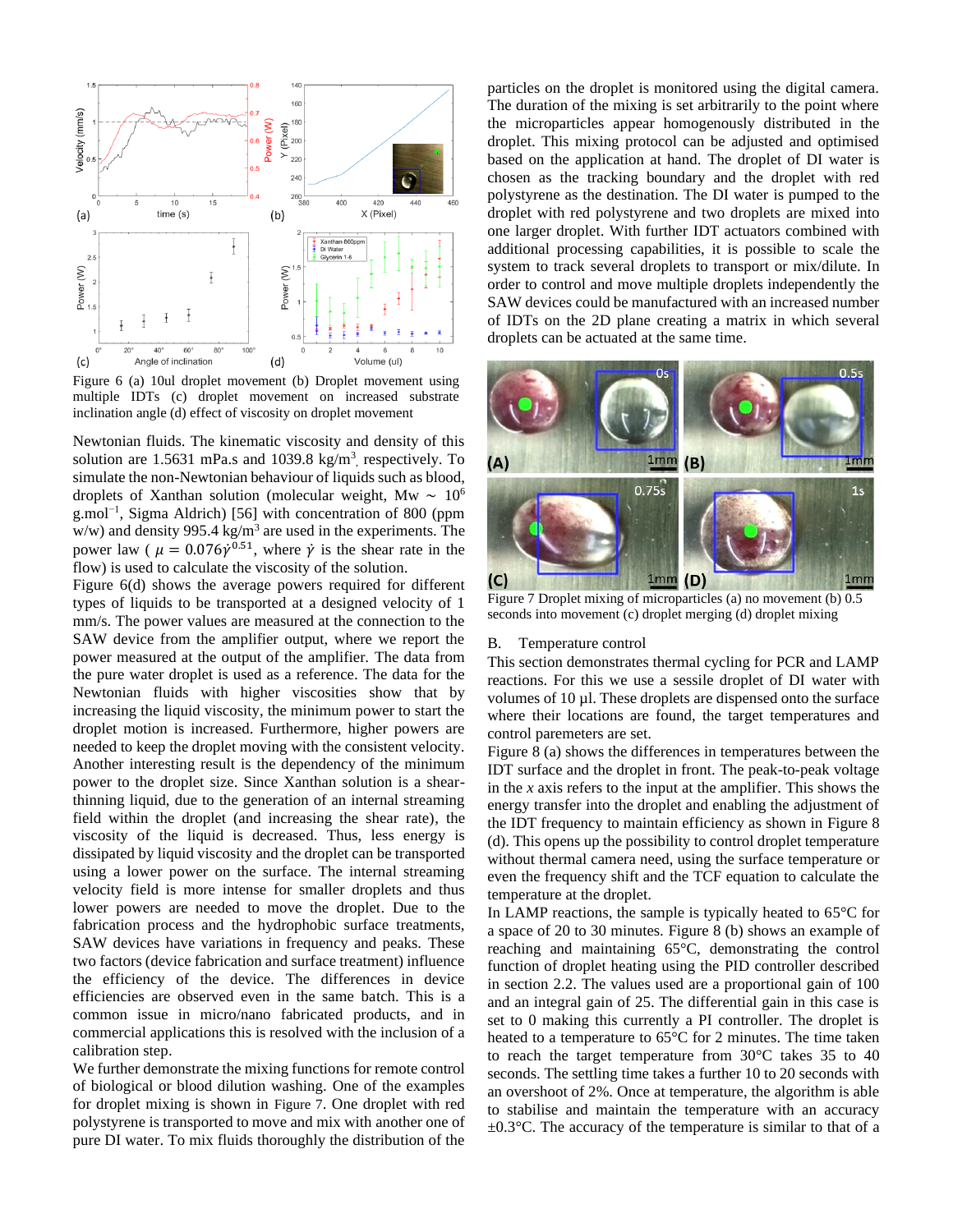certified thermal cycler. LAMP reactions operate most efficiently between 60°C and 70°C making this platform easily suitable for DNA amplification assays.



<span id="page-8-0"></span>Figure 8 (a) Temperature recordings for droplet and surface using a constant input voltage (peak-to-peak) (b) Example of droplet temperature control (simulated LAMP thermal process); (c) Example of droplet temperature control (simulated PCR thermal cycling), (d) example control of frequency over time

[Figure 8\(](#page-8-0)c) is an example of PCR temperature cycling (60°C to 90°C). In a PCR reaction this routine lasts 40 cycles. The precision of this temperature control allows for PCR to function and is capable of holding set points for 20 to 30 seconds. The set point can be automatically timed and changed as part of the Python program feeding into the PID controller.

For both Figures 8(b) and 8(c) the IDT is driven using the Rayleigh resonant frequency, which for the device employed (standard electrode design with  $\lambda$ =200 µm), this is in the order of 14 MHz. This resonant wave mode can be employed for both heating and pumping; hence a fine balance needs to be established between heating performance and droplet integrity. During thermal cycling in Figure 8(c) we place the droplet in a single spot that has not been hydrophobically treated, which helps with anchoring the droplet. Moreover, to avoid droplet evaporation we coat this with mineral oil as similar to reference [14]. In the future we might investigate if heating performance can be improved by using two IDTs. In principle this would allow to perform thermal cycling without an anchoring spot. However, two PID controllers would need to be actuated in parallel while balancing the microfabrication tolerances between the electrodes, which influence the resonant peak region and depth.

#### C. Fluorescent relative intensity

Fluorescent measurements are investigated using our system using various concentrations and droplet sizes. We measure the input grayscale brightness (Relative Intensity) using the Raspberry Pi visible light camera based on our developed platform. By controlling the concentration of quinine, we show that the droplet fluorescence signals under the 385 nm UV (ultraviolet) light can be monitored.

Figure 9 (a) shows the fluorescence signals of droplets with different volumes, which show varied fluorescent levels. Adjusting the volume of the droplet affects the recorded brightness obtained by the camera. This variation is a maximum of 15%, because of the differences in the areas to absorb UV light and emit blue light. As the concentration of quinine is increased, the measured fluorescence signal is increased. As the solution is further diluted with DI water below 20 ppm, the fluorescence intensity begins to rapidly decrease to 8 ppm (e.g., 10% of the initial quinine concentration). At this point, with the current camera and settings, it can no longer distinguish the droplet from the pure DI water.



Figure 9 (a) Fluorescence concentration and relative intensity, measured at room temperature and  $10\mu$ l at 65 $\degree$ C; (b) example mixing of fluorescent droplets over time.

Figure 9 (b) shows measurement results for the real time mixing. Starting with 5 µl DI water, the digital filter detects no value. When a 5 µl of Quinine solution is mixed with the water driven by the SAW from one side, the brightness increases. The growth of intensity is more significant for the first mixing of solution, and further introduction of solutions results in stagnated increase of intensity (because of the increase of total volume of the droplet). There are noise signals introduced as the droplets merge and mix before settling. Quinine represents the DNA amplification in the testing of this system. Increasing the quantity in the solution also begins to reach a point where further increasing the concentration does not yield further fluorescent intensity.

#### IV. CONCLUSIONS

In this work we have presented Acousto-Pi: a versatile and adaptable opto-acoustofluidic platform with embedded opensource electronics for biological assay applications. The platform can be used to interface and control any SAW device. Using thin film SAW devices, we simulate a biological reaction for DNA amplification by showing all the specific steps that an opto-acoustofluidic system needs to achieve. We have demonstrated the ability to control and monitor the motion of droplets of several sizes, allowing for transportation and mixing of reagents. Utilizing a similar feedback control loop, the temperature of the samples can be set to a range of target values. These temperatures can be maintained with multiple different droplet sizes. Apart from the ability to manipulate droplets, digital optical fluorescent measurements are also implemented, resulting in a combined acoustofluidic and optical sensing platform. The setup is an adaptable system that can be adjusted to be used on different assays, including variations in target temperature, volume or type of reagents and samples used. The platform also compensates for SAW device fabrication and surface treatments, as well as temperature induced resonant frequency shifts. Using open-sources technology additional functions can be included, allowing for a large amount of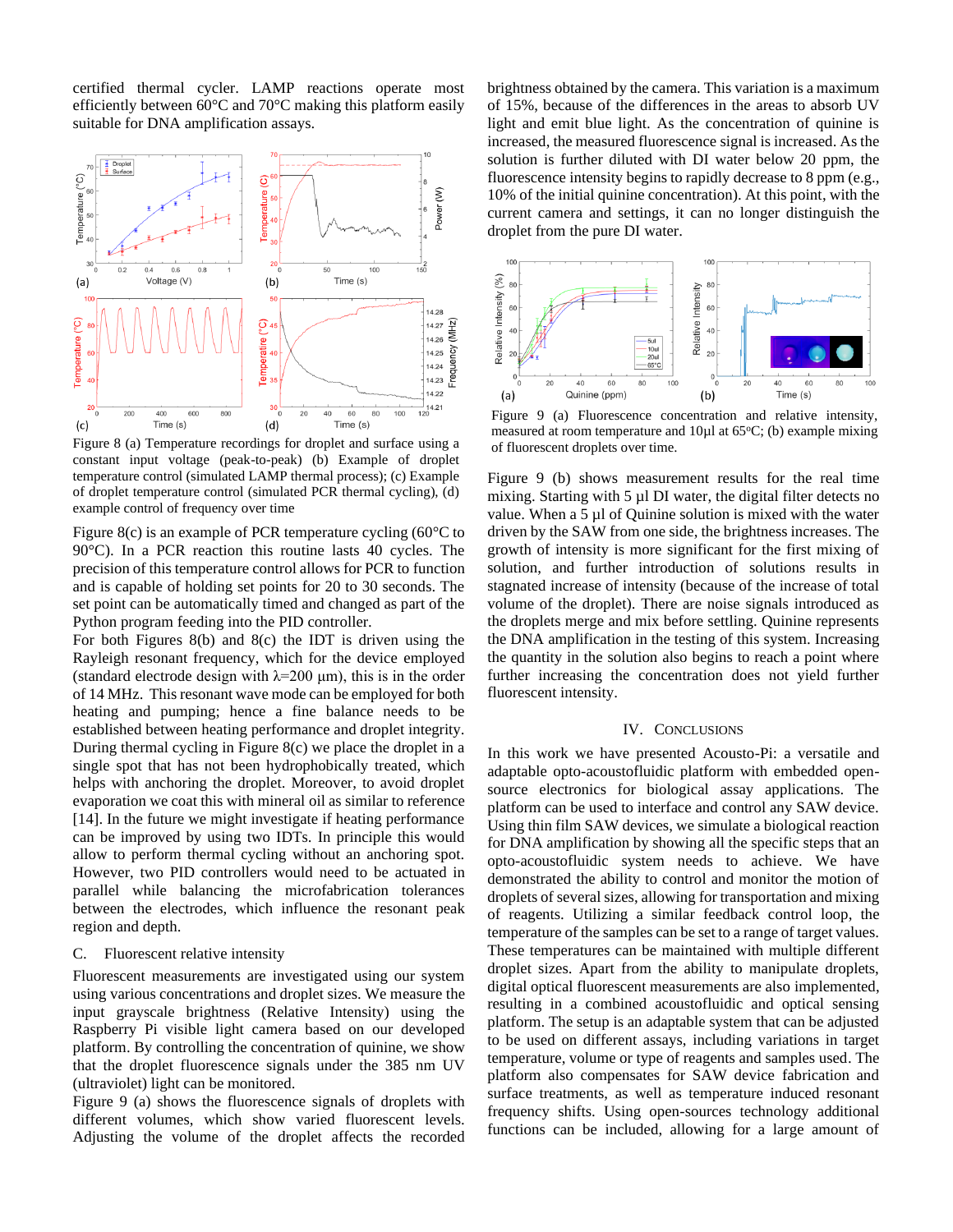modularity without a large increase in complexity. The platform provides embedded computation which can be used for data storage, cloud transmission and further applications using machine learning algorithms.

## Acknowledgements

Experimental supports from Dr. Ran Tao, Ms. Na Xu, and Dr. Tan Dai Nguyen are acknowledged.

# V. REFERENCES

- [1] Y. Hassan and L. T. L. Than, "Loop-Mediated Isothermal Amplification (LAMP): Comparative Advances over Conventional PCR and Other Molecular Techniques," *Annu. Res. Rev. Biol.*, vol. 35, no. 8, pp. 33–44, Aug. 2020.
- [2] A. Raghunathan, H. R. Ferguson, C. J. Bornarth, W. Song, M. Driscoll, and R. S. Lasken, "Genomic DNA Amplification from a Single Bacterium," *Appl. Environ. Microbiol.*, vol. 71, no. 6, pp. 3342–3347, 2005.
- [3] A. Barakat *et al.*, "Diagnostic testing for SARS-CoV-2," pp. 1–20, 2020.
- [4] J. Joung *et al.*, "Point-of-care testing for COVID-19 using SHERLOCK diagnostics.," *medRxiv Prepr. Serv. Heal. Sci.*, no. 10, 2020.
- [5] A. Evrard, N. Boulle, and G. S. Lutfalla, *Real-time PCR*. 2010.
- [6] T. J. Moehling, G. Choi, L. C. Dugan, M. Salit, and R. J. Meagher, "LAMP Diagnostics at the Point of Care: Emerging Trends and Perspectives for the Developer Community," *Expert Rev. Mol. Diagn.*, p. 14737159.2021.1873769, Jan. 2021.
- [7] T. Notomi *et al.*, "Loop-mediated isothermal amplification of DNA.," *Nucleic Acids Res.*, vol. 28, no. 12, p. 63, Jun. 2000.
- [8] M. C. Giuffrida and G. Spoto, "Integration of isothermal amplification methods in microfluidic devices: Recent advances," *Biosensors and Bioelectronics*, vol. 90. Elsevier Ltd, pp. 174–186, 15- Apr-2017.
- [9] Y. Q. Fu *et al.*, "Recent developments on ZnO films for acoustic wave based bio-sensing and microfluidic applications: a review," *Sensors Actuators, B Chem.*, vol. 143, no. 2, pp. 606–619, 2010.
- [10] J. Zhang *et al.*, "Surface acoustic waves enable rotational manipulation of Caenorhabditis elegans," *Lab Chip*, vol. 19, no. 6, pp. 984–992, Mar. 2019.
- [11] K. Wang *et al.*, "Sorting of tumour cells in a microfluidic device by multi-stage surface acoustic waves," *Sensors Actuators, B Chem.*, vol. 258, pp. 1174–1183, Apr. 2018.
- [12] M. Rotter, A. V. Kalameitsev, A. O. Govorov, W. Ruile, and A. Wixforth, "Charge conveyance and nonlinear acoustoelectric phenomena for intense surface acoustic waves on a semiconductor quantum well," *Phys. Rev. Lett.*, vol. 82, no. 10, pp. 2171–2174, 1999.
- [13] S. Alzuaga *et al.*, "A large scale X-Y positioning and localisation system of liquid droplet using SAW on

LiNbO/sub 3/," *IEEE Symp. Ultrason. 2003*, vol. 2, no. c, pp. 1790–1793, 2004.

- [14] J. Reboud *et al.*, "Shaping acoustic fields as a toolset for microfluidic manipulations in diagnostic technologies," *Proc. Natl. Acad. Sci. U. S. A.*, vol. 109, no. 38, pp. 15162–15167, Sep. 2012.
- [15] G. Xu, R. N. Gunson, J. M. Cooper, and J. Reboud, "Rapid ultrasonic isothermal amplification of DNA with multiplexed melting analysis-applications in the clinical diagnosis of sexually transmitted diseases," *Chem. Commun.*, vol. 51, no. 13, pp. 2589–2592, Feb. 2015.
- [16] G. Papadakis *et al.*, "3D-printed Point-of-Care Platform for Genetic Testing of Infectious Diseases Directly in Human Samples Using Acoustic Sensors and a Smartphone," *ACS Sensors*, vol. 4, no. 5, pp. 1329– 1336, 2019.
- [17] K. Tsougeni *et al.*, "Lab-on-Chip platform and protocol for rapid foodborne pathogen detection comprising onchip cell capture, lysis, DNA amplification and surfaceacoustic-wave detection," *Sensors Actuators, B Chem.*, vol. 320, p. 128345, Oct. 2020.
- [18] Z. Ramshani *et al.*, "Extracellular vesicle microRNA quantification from plasma using an integrated microfluidic device."
- [19] H. Zhang, Y. Xu, Z. Fohlerova, H. Chang, C. Iliescu, and P. Neuzil, "LAMP-on-a-chip: Revising microfluidic platforms for loop-mediated DNA amplification," *TrAC - Trends in Analytical Chemistry*, vol. 113. Elsevier B.V., pp. 44–53, 01-Apr-2019.
- [20] H. Bachman *et al.*, "Acoustofluidic devices controlled by cell phones," *Lab Chip*, vol. 18, no. 3, pp. 433–441, 2018.
- [21] L. Zhang, Z. Tian, H. Bachman, P. Zhang, and T. J. Huang, "A Cell-Phone-Based Acoustofluidic Platform for Quantitative Point-of-Care Testing," *ACS Nano*, vol. 14, no. 3, pp. 3159–3169, 2020.
- [22] J. P. Lata, F. Guo, J. Guo, P.-H. Huang, J. Yang, and T. J. Huang, "Surface Acoustic Waves Grant Superior Spatial Control of Cells Embedded in Hydrogel Fibers," *Adv. Mater.*, vol. 28, no. 39, pp. 8632–8638, Oct. 2016.
- [23] M. Yousefi, O. Pourmehran, M. Gorji-Bandpy, K. Inthavong, L. Yeo, and J. Tu, "CFD simulation of aerosol delivery to a human lung via surface acoustic wave nebulization," *Biomech. Model. Mechanobiol.*, vol. 16, no. 6, pp. 2035–2050, Dec. 2017.
- [24] K. M. Ang, L. Y. Yeo, J. R. Friend, Y. M. Hung, and M. K. Tan, "Nozzleless spray cooling using surface acoustic waves," *J. Aerosol Sci.*, vol. 79, pp. 48–60, Jan. 2015.
- [25] Y. Q. Fu *et al.*, "Advances in piezoelectric thin films for acoustic biosensors, acoustofluidics and lab-on-chip applications," *Prog. Mater. Sci.*, vol. 89, pp. 31–91, 2017.
- [26] C. Song *et al.*, "Opto-acousto-fluidic microscopy for three-dimensional label-free detection of droplets and cells in microchannels," *Lab Chip*, vol. 18, no. 9, pp. 1292–1297, May 2018.
- [27] B. Hu *et al.*, "An opto-acousto-fluidic microscopic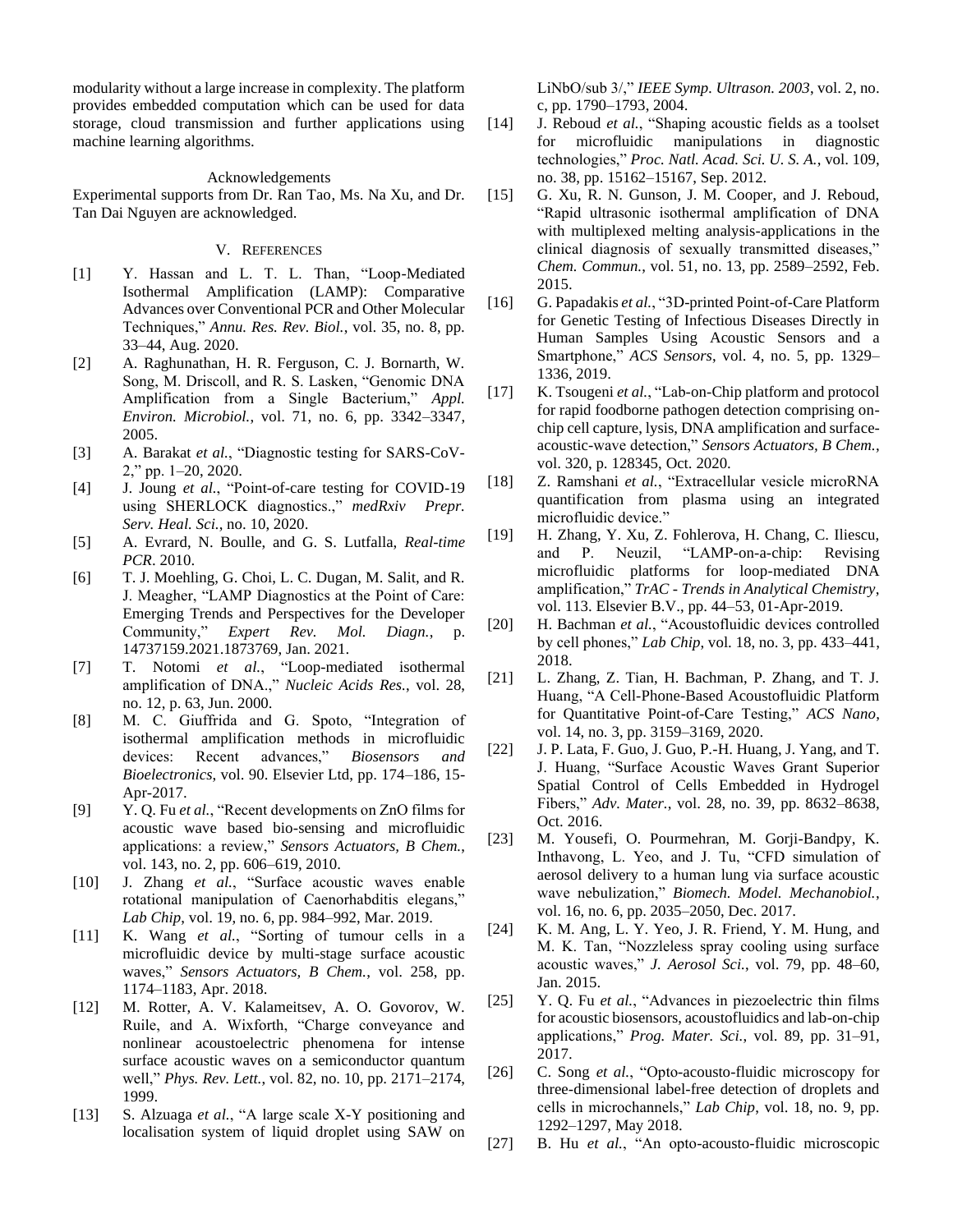system with a high spatiotemporal resolution for microfluidic applications," *Opt. Express, Vol. 27, Issue 2, pp. 1425-1432*, vol. 27, no. 2, pp. 1425–1432, Jan. 2019.

- [28] W. Watanabe, R. Maruyama, H. Arimoto, and Y. Tamada, "Low-cost multi-modal microscope using Raspberry Pi," *Optik (Stuttg).*, vol. 212, p. 164713, Jun. 2020.
- [29] A. Maia Chagas, L. L. Prieto-Godino, A. B. Arrenberg, and T. Baden, "The  $€100$  lab: A 3D-printable opensource platform for fluorescence microscopy, optogenetics, and accurate temperature control during behaviour of zebrafish, Drosophila, and Caenorhabditis elegans," *PLOS Biol.*, vol. 15, no. 7, p. e2002702, Jul. 2017.
- [30] T. Aidukas, R. Eckert, A. R. Harvey, L. Waller, and P. C. Konda, "Low-cost, sub-micron resolution, widefield computational microscopy using opensource hardware," *Sci. Reports 2019 91*, vol. 9, no. 1, pp. 1– 12, May 2019.
- [31] Y. Temiz, "The lego microscope: A valuable lab tool began as a diy project - [Hands on]," *IEEE Spectr.*, vol. 57, no. 5, pp. 16–18, May 2020.
- [32] M. Liu, Z. Tang, H. Monshat, Y. Zhao, and M. Lu, "Portable instrument for paper-based isothermal nucleic acid amplification tests," vol. 1, no. c, pp. 1–3.
- [33] A. Marzo, T. Corkett, and B. W. Drinkwater, "Ultraino: An Open Phased-Array System for Narrowband Airborne Ultrasound Transmission," *IEEE Trans. Ultrason. Ferroelectr. Freq. Control*, vol. 65, no. 1, pp. 102–111, Jan. 2018.
- [34] H. Bachman *et al.*, "Open source acoustofluidics," *Lab Chip*, vol. 19, no. 14, pp. 2404–2414, 2019.
- [35] A. Huang *et al.*, "Practical microcircuits for handheld acoustofluidics," *Lab Chip*, pp. 1352–1363, 2021.
- [36] J. Matouš, A. Kollarčik, M. Gurtner, T. Michálek, and Z. Hurák, "Optimization-based feedback manipulation through an array of ultrasonic transducers," in *IFAC-PapersOnLine*, 2019, vol. 52, no. 15, pp. 483–488.
- [37] I. Nuñez *et al.*, "Low cost and open source multifluorescence imaging system for teaching and research in biology and bioengineering," *PLoS One*, vol. 12, no. 11, p. e0187163, Nov. 2017.
- [38] T. Aidukas, R. Eckert, A. R. Harvey, L. Waller, and P. C. Konda, "Low-cost, sub-micron resolution, widefield computational microscopy using opensource hardware," *Sci. Rep.*, vol. 9, no. 1, pp. 1–12, Dec. 2019.
- [39] J. M. Pearce, "Laboratory equipment: Cut costs with open-source hardware," *Nature*, vol. 505, no. 7485. Nature Publishing Group, p. 618, 29-Jan-2014.
- [40] B. Wijnen, E. J. Hunt, G. C. Anzalone, and J. M. Pearce, "Open-source syringe pump library," *PLoS One*, vol. 9, no. 9, pp. 1–8, 2014.
- [41] "What the app does NHS COVID-19 app support NHS.UK." [Online]. Available: https://covid19.nhs.uk/what-the-app-does.html. [Accessed: 11-Dec-2020].
- [42] "MIPI Overview." [Online]. Available: https://www.mipi.org/about-us. [Accessed: 06-Sep-2019].
- [43] A. Spizhevoy and A. Rybnikov, *OpenCV 3 Computer Vision*. 2018.
- [44] J. F. Henriques, R. Caseiro, P. Martins, and J. Batista, "High-speed tracking with kernelized correlation filters," *IEEE Trans. Pattern Anal. Mach. Intell.*, vol. 37, no. 3, pp. 583–596, 2015.
- [45] J.-D. Kim, C.-Y. Park, Y.-S. Kim, and J.-S. Hwang, "Quantitative Analysis of Fluorescence Detection Using a Smartphone Camera for a PCR Chip," *Sensors*, vol. 21, no. 11, p. 3917, Jun. 2021.
- [46] A. Zambrano Leal, "Probably the best simple PID tuning rules in the world.," *Antimicrob. Agents Chemother.*, vol. 53, no. 95, pp. 45–52, 2012.
- [47] Martin Lundberg, "Welcome to simple-pid's documentation! — simple-pid 0.1 documentation," 2018. [Online]. Available: https://simplepid.readthedocs.io/en/latest/. [Accessed: 05-Nov-2019].
- [48] R. Tao *et al.*, "Bimorph material/structure designs for high sensitivity flexible surface acoustic wave temperature sensors," *Sci. Rep.*, vol. 8, no. 1, pp. 1–9, Dec. 2018.
- [49] Invitrogen, "SYBR ® Green I Nucleic Acid Gel Stain Useful Tips," *Mol. probes*, pp. 1–5, 2003.
- [50] R. Tao *et al.*, "Thin film flexible/bendable acoustic wave devices: Evolution, hybridization and decoupling of multiple acoustic wave modes," *Surf. Coatings Technol.*, vol. 357, pp. 587–594, Jan. 2019.
- [51] R. Tao *et al.*, "Hierarchical nanotexturing enables acoustofluidics on slippery yet sticky, flexible surfaces," *Nano Lett.*, vol. 20, no. 5, pp. 3263–3270, May 2020.
- [52] Y. Wang *et al.*, "A rapid and controllable acoustothermal microheater using thin film surface acoustic waves," *Sensors Actuators, A Phys.*, vol. 318, p. 112508, Feb. 2021.
- [53] Y. Wang *et al.*, "Flexible/Bendable Acoustofluidics Based on Thin-Film Surface Acoustic Waves on Thin Aluminum Sheets," *ACS Appl. Mater. Interfaces*, p. acsami.0c22576, Apr. 2021.
- [54] L. Y. Yeo and J. R. Friend, "Surface Acoustic Wave Microfluidics," *Annu. Rev. Fluid Mech.*, vol. 46, no. 1, pp. 379–406, Jan. 2014.
- [55] L. Y. Yeo and J. R. Friend, "Ultrafast microfluidics using surface acoustic waves.," *Biomicrofluidics*, vol. 3, no. 1, p. 12002, Jan. 2009.
- [56] S. Varagnolo, G. Mistura, M. Pierno, and M. Sbragaglia, "Sliding droplets of Xanthan solutions: A joint experimental and numerical study," *Eur. Phys. J. E*, vol. 38, no. 11, pp. 1–8, 2015.



**Jethro Vernon** received his MEng (Hons) in Electrical and Electronic Engineering from the University of Northumbria, U.K in 2018. Since 2018, he is a PhD candidate in the same university. He is currently working with piezo electric thin film surface acoustic waves for biomedical applications. His experience and expertise

is in the integration of electronics, sensors, and software.